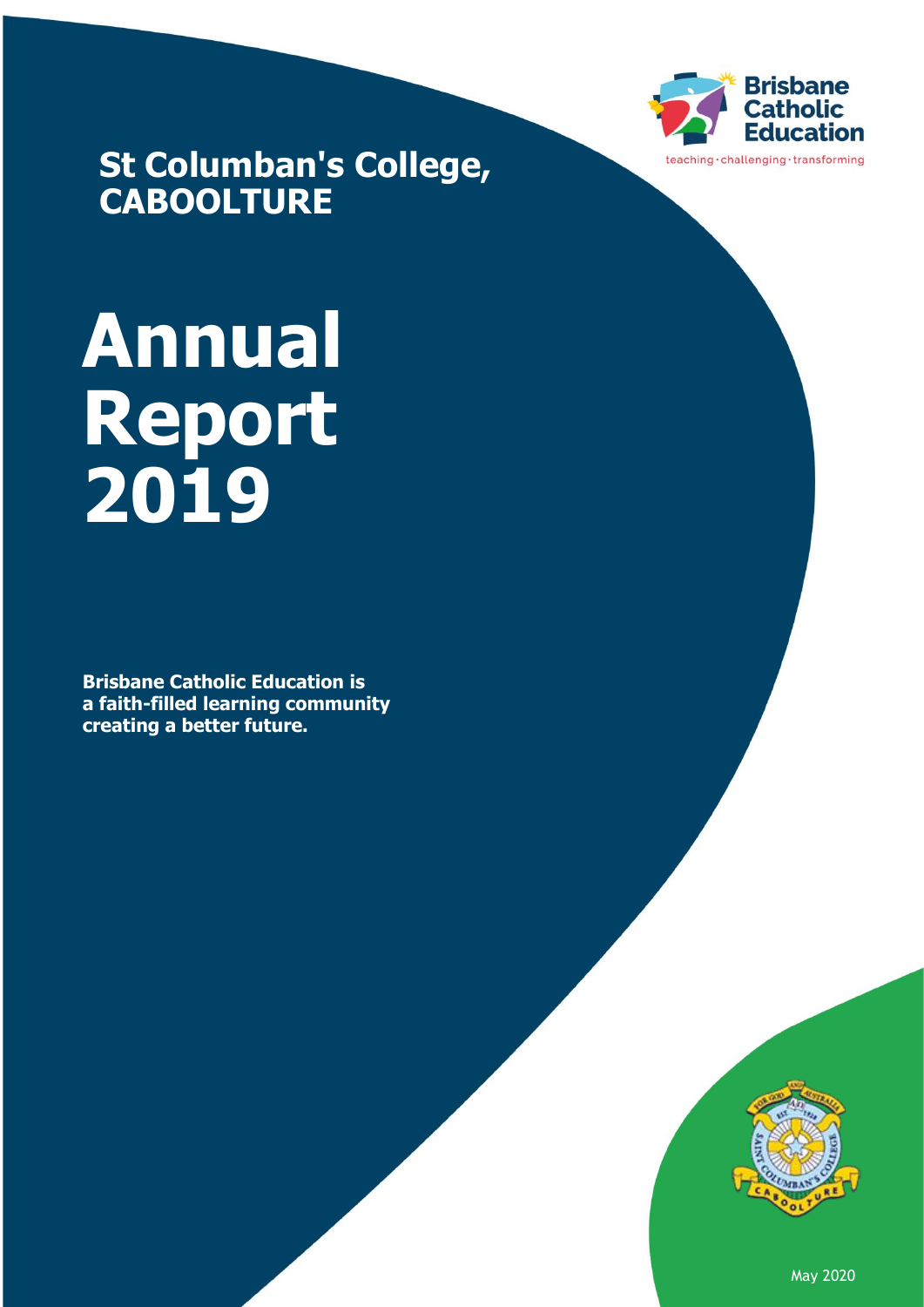# Contact information

| <b>School</b>         | St Columban's College              |
|-----------------------|------------------------------------|
| <b>Postal address</b> | PO Box 1254, CABOOLTURE, QLD, 4510 |
| <b>Phone</b>          | $(07)$ 5495 3111                   |
| <b>Email</b>          | scaboolture@bne.catholic.edu.au    |
| School website        | www.stc.qld.edu.au                 |
| <b>Contact Person</b> | Michael Connolly - Principal       |

## **Principal's foreword**

The 2019 Annual Report presents information for reporting requirements and informs the wider community of our school's operations and achievements through the year. The report includes information on the school's profile, curriculum delivery, social climate, school funding, workforce composition and student performance.

#### **School progress towards its goals in 2019**

#### **70% Year 7-10 students will reach the LMT BENCHMARK 20-24**

Our Literacy Monitoring Tool data shows that we did achieve at least 70% of students across Years 7 - 10 reaching the writing monitoring benchmark of 20-24. This is evidenced by the attached powerpoint presentation that was presented at our Collaborative meeting with other cluster schools. As a Write Up school, we have moved forward with a more direct focus on writing improvement. Our WU team meet regularly with Education Officers from BCE who manage this project alongside our lead group at school. The Write Up Team shifted their focus in the second half of last year towards WAT analysis which looked at the stages of the writing process and provided feedback to teachers and students through the various stages. Staff professional development and resource-creation was another focus of the WU Team's work in 2019. The attached implementation plan and survey data helps to frame the context for the ongoing work of the WU Team. The CTJ Day powerpoint presentation provided information to the teaching staff around how Write Up was going to be implemented moving forward and a rationale for the way in which writing was going to be monitored in Term 4.

#### **To engage staff in the RSE program throughout 2019**

The RSE program implementation is well underway. All staff participated in a Twilight RSE (3 hour) workshop facilitated by our APRE and Peggy Roe (BCE). Staff spent time deconstructing the RSE Shape Paper and considering curriculum links and resources. All staff have received a copy of the Shape Paper to support their understanding.

The PE staff received professional development on the 13th May from Parish Priest Fr David on Theology of the Body/ and moral. ethical issues. 1/1/2 hours.

PE Curriculum Leader went to the first BCE RSE Orientation day 29th May.

APRE presented to the P &F the implementation of RSE program 3rd June 2019PE staff attended REAL TALK reflection day 5th June - topic Human Sexuality and relationships.

APRE and staff attended RSE training during Term 3 for implementation across the HPE curriculum by 2020. This was followed by a planning day in Term 4 for all HPE staff.

#### **Alignment of curriculum delivery across Years 7 - 12 in line with ACARA and QCAA documents, with a strong focus on key cognitions and skills present within these syllabus constructs.**

Curriculum planning is the first stage of developing curriculum documents which are consistent and aligned with the ACARA and QCAA documents. There was significant investment in terms of shared planning and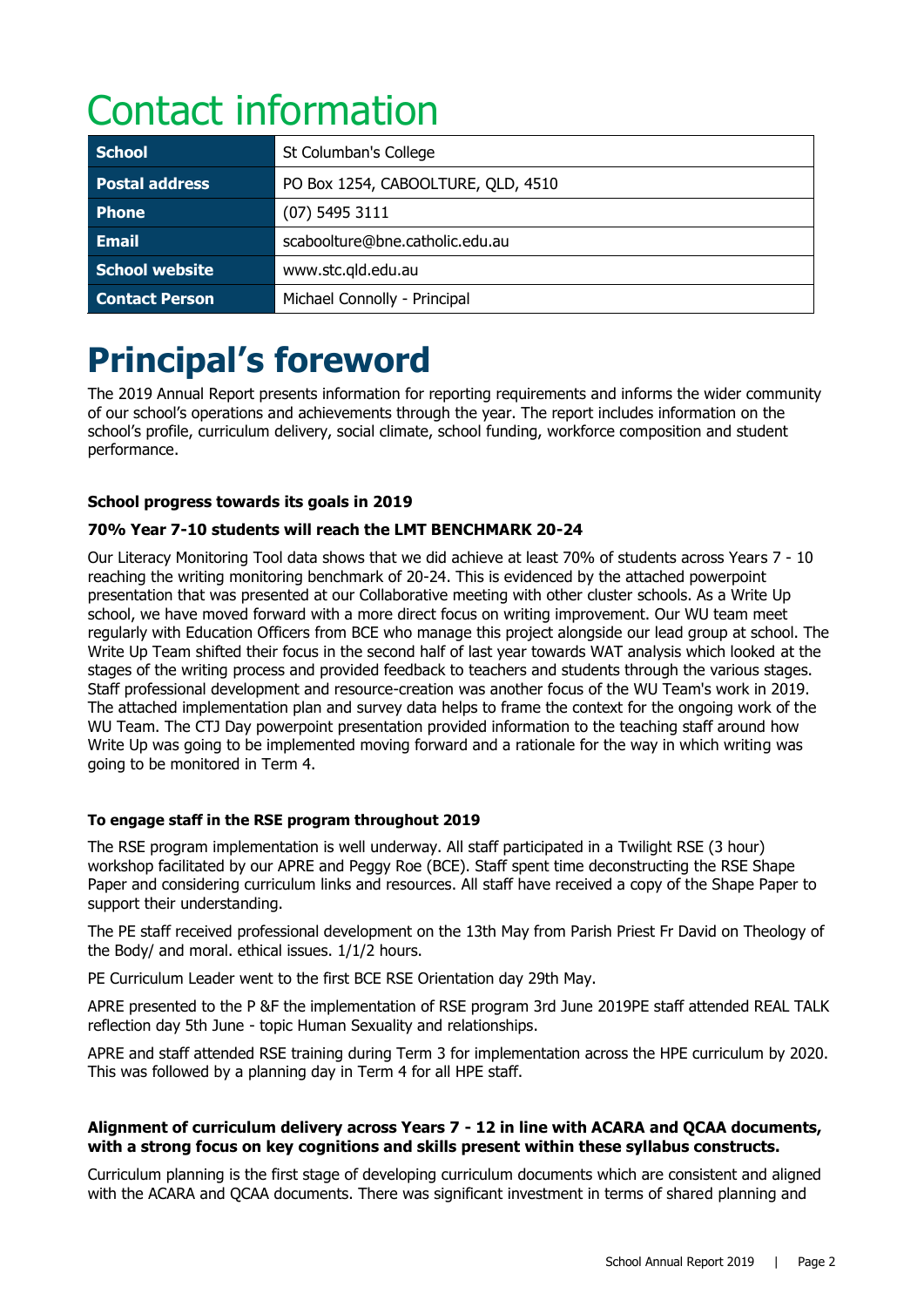collaboration with BCE Education Officers to create a unit planning template that would ensure rigorous and connected curriculum was being planned and aligned to syllabus documents appropriately. This process involved planning sessions with BCE EOs, the Curriculum Leader team, Learning Enhancement and the NCCD School Moderation Team. The second phase of this project looked at how to embed short planning cycles into teacher practice more consistently.

#### **Effective implementation of digital strategies across all areas of learning, ensuring effective use of the Enterprise system, including OneNote/Teams/Engage**

A whole digital strategy was implemented. An eLearning coordinator was put in place to manage this project. BCE education officer was accessed for suitable support as a starting point.

There has been a whole school drive towards the use of ENGAGE in 2019. Multiple opportunities for Professional Development in the implementation of this system have been provided. The use of the ENGAGE data has been utilised to monitor and identify areas of behaviour management needs, patterns of behaviour in and around the College, collaborating and communicating between key stakeholders of students who are vulnerable or at-risk. The data has also helped to drive pedagogical engagement and improvement in classrooms. The ENGAGE system has also proven to be one effective tool in tracking evidence for NCCD. Following 12 months of utilising the ENGAGE system, there will be an analysis of the effectiveness of current behaviour management systems at the College.

#### **To embed Catholic Identity across the College, through curriculum programs and religious life of the College activities**

Catholic Perspectives through the curriculum are now connected into the new College Unit planner. Teachers are planning with this document and linking directly to these curriculum documents through BCE.

We continue to build our connection with the EREA Touchstones, linking the Touchstones with our behaviour expectations across the College.

The Religious Life of the College activities, including running the Alpha Program for staff. The Alpha Program will be launched to students in Term 4.

| Goal                                                                                                                                                                                         | <b>Progress</b> |
|----------------------------------------------------------------------------------------------------------------------------------------------------------------------------------------------|-----------------|
| 70% Year 7-10 students will reach the LMT BENCHMARK 20-24                                                                                                                                    | Achieved        |
| To engage staff in the RSE program throughout 2019                                                                                                                                           | Achieved        |
| Alignment of curriculum delivery across Years 7 - 12 in line with ACARA and<br>QCAA documents, with a strong focus on key cognitions and skills present<br>within these syllabus constructs. | Achieved        |
| Effective implementation of digital strategies across all areas of learning,<br>ensuring effective use of the Enterprise system, including<br>OneNote/Teams/Engage                           | Achieved        |
| To embed Catholic Identity across the College, through curriculum programs<br>and religious life of the College activities                                                                   | Achieved        |

#### **Future outlook**

The explicit improvement agenda for 2020 will focus on gaining improvements in:

- 75% of students in Years 7 10 will reach the Writing Analysis Tool (WAT) Benchmark of 20-24.
- Renewed focus on Professional Learning Communities (PLC) as a means of building teacher capacity around pedagogy, student learning, the PB4L framework and wellbeing
- Continue with the effective implementation of new syllabus programs in the senior phase, including responding to the new assessment system.
- Continue to embed a strong Catholic identity throughout all curriculum and pastoral programs (Edmund Rice charism)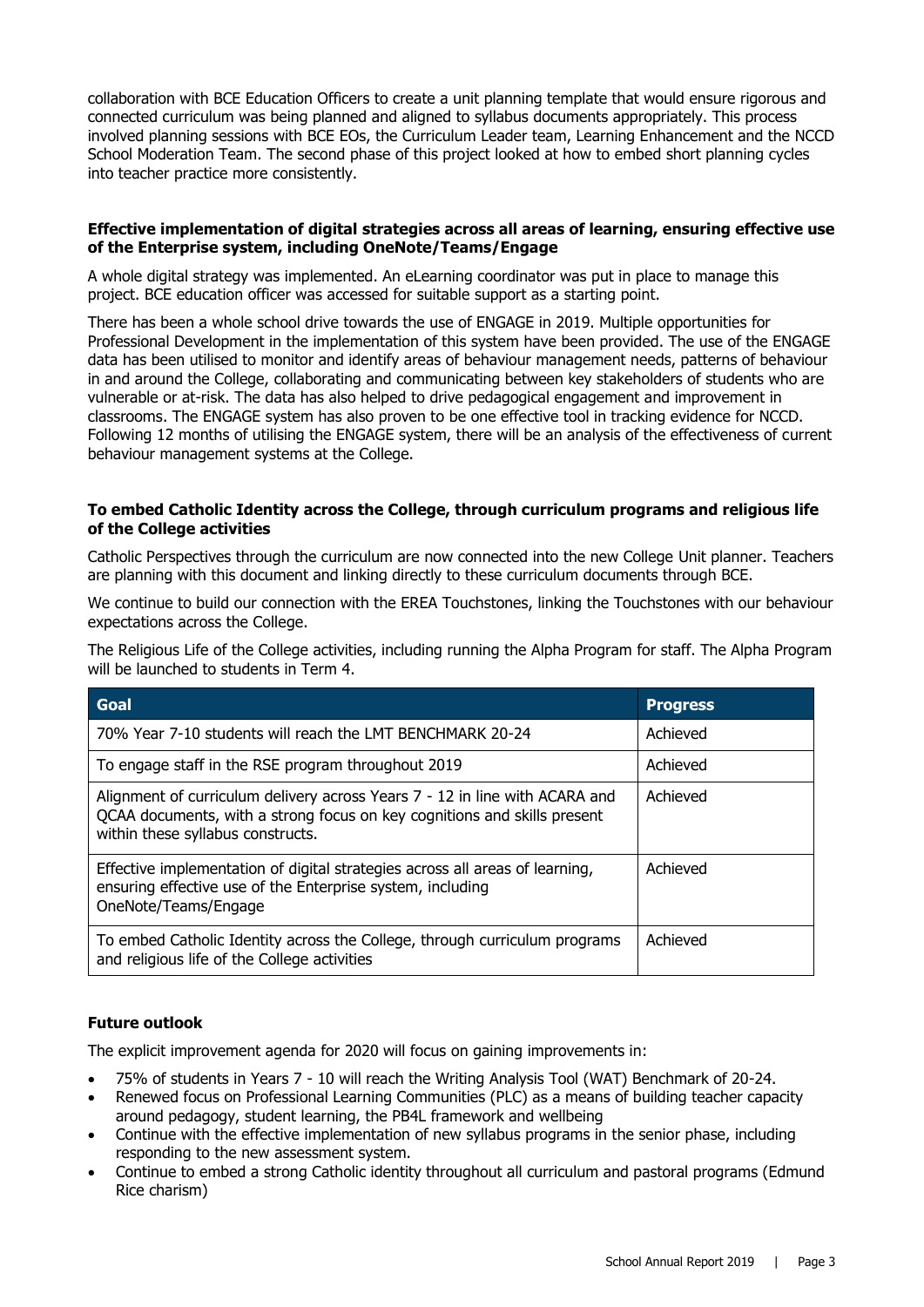- To embed the RSE framework and Catholic Perspectives across the curriculum through authentic links with the Australian Curriculum
- Ensure our teaching spaces are modern, contemporary and engaging for all students.
- For 75% of our students to attend school 90% of the time

### **Our school at a glance**

#### **School profile**

St Columban's College is a Catholic school administered through Catholic Education Archdiocese of Brisbane.

**Coeducational or single sex:** Coeducational

**Year levels offered in 2019:** Secondary

#### **Student enrolments for this school:**

|      | <b>Total</b> | <b>Girls</b> | <b>Boys</b> | <b>Aboriginal and</b><br><b>Torres Strait</b><br><b>Islander</b><br>students |
|------|--------------|--------------|-------------|------------------------------------------------------------------------------|
| 2019 | 1023         | 491          | 532         | 26                                                                           |

Student counts are based on the Census (August) enrolment collection.

#### **Characteristics of the student body**

St Columban's has a diverse range of students enrolled within our student body, including from rural areas and students from a range of socio-economic status backgrounds. Our catchment area is diverse: ranging from Bald Hills in Brisbane's north to the Caloundra region on the Sunshine Coast; from Kilcoy in the West to Bribie Island in the East. St Columban's College is easily accessible via its close proximity to the Caboolture/Sunshine Coast railway lines and also the multiple bus operators that service the College. Students at the College have come from over 30 different primary schools, which covers a huge crosssectional area of the Moreton Bay region. Our student leadership structure gives our students multiple opportunities across all 6 years of their schooling to obtain essential life and global skills critical to making the successful transition from school life to life in the wider community. Participating in their House and College committees provides students with opportunities to make a valuable contribution to College life.

As a founding school in TAS Saturday sport competition, we have a proud history and tradition in sport in the district and work closely with our local sporting clubs to foster growth, partnership and participation of our students. With emphasis placed on teamwork and cooperation in sport, cultural and other co-curricular pursuits, our students develop a real sense of making a worthwhile contribution. St Columban's College has a flourishing cultural co-curricular program with a significant percentage of our students partaking in activities such as Dance Troupes, Instrumental Music, Bands and Ensembles, Vocal and Choir groups, Debating, Chess and a wide range of other clubs. A pinnacle event of the Cultural program in 2019 was the 'Beauty and the Beast' Theatrical Production. The College has a strong connection with its past students from the original College at Albion in Brisbane (1927-1997) and it is an Edmund Rice Associate School.

#### **Curriculum delivery**

#### **Approach to curriculum delivery**

The approach to curriculum delivery at St Columban's College is focused on meaningful and engaging learning experiences that reflect the 21st Century skills and cognitions embedded within the New QCE system and Australian Curriculum. Our units are planned in a differentiated way to ensure students are able to access the curriculum in relevant and appropriate ways. The Brisbane Catholic Education Model of Pedagogy underpins our ways of working as a collaborative learning community.

Our Year 7 - 10 curriculum is based around the core subjects of Religious Education, English, Mathematics, Science, Health & Physical Education and Humanities and Social Sciences. We ensure that all students have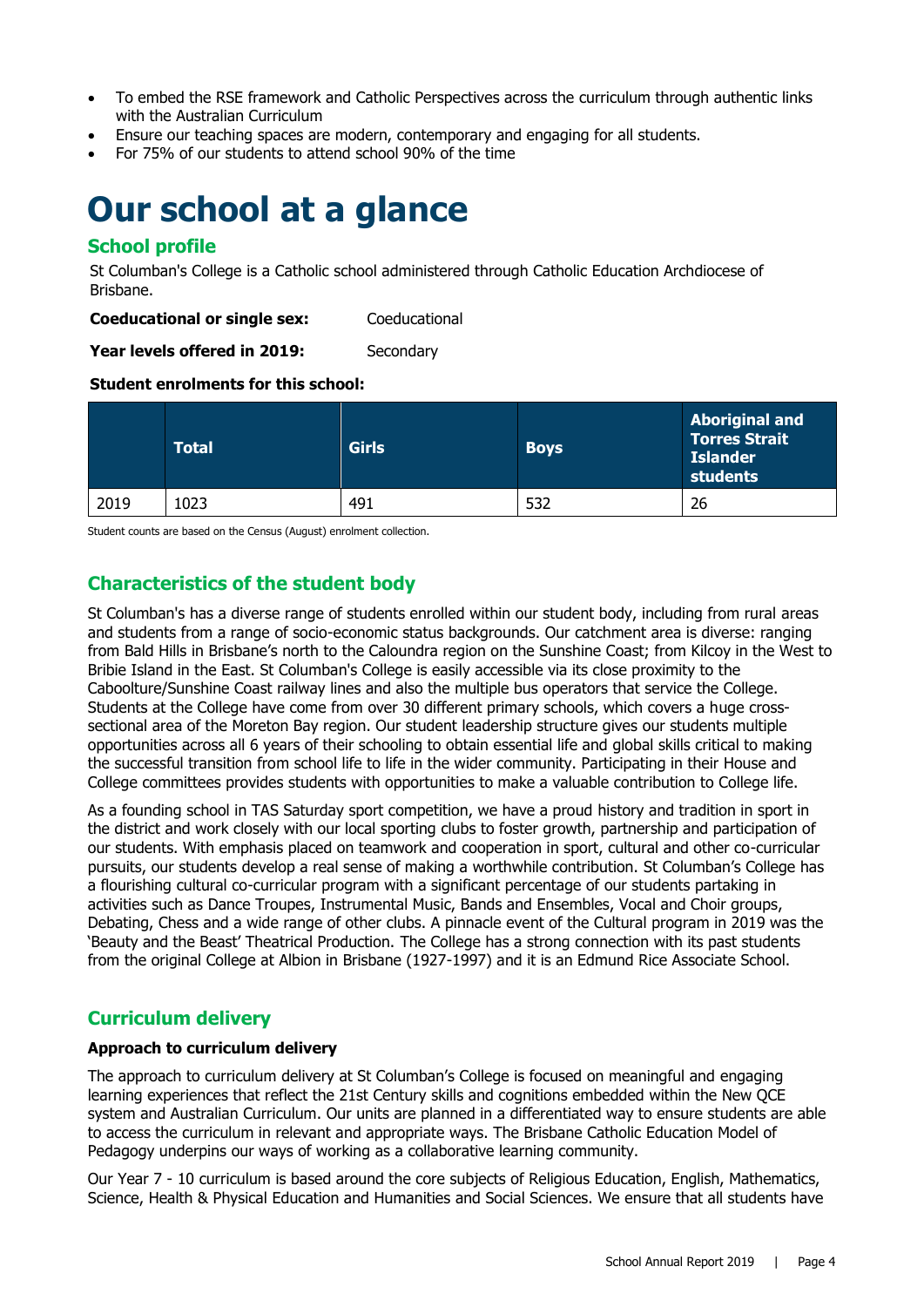significant timetabled time in these core areas. In Year 7 and 8, students complete rotations to allow engagement with all strands of the Arts, Languages and Design curriculum areas. In Year 9 and 10, students complete elective options across a range of syllabus areas, which allows greater discernment and appropriate subject selection for senior.

Our curriculum planning incorporates the cross-curricular priorities, including a focus on literacy, numeracy and digital citizenship. Our College had a clear focus on literacy across the curriculum and engaged in the expected and effective practices for the teaching of literacy through the Brisbane Catholic Education "Write Up" middle years project. The Write Up Project implementation plan will continue into 2020.

- 1. An innovative and engaging senior curriculum with academic rigour aligned with the new QCE system and the Australian Curriculum.
- 2. An innovative middle-school program with a focus on design and innovation.
- 3. A wide range of certificate courses that help to create a blended learning experience that is tailored to the needs of the individual students.
- 4. MAP (Mentor Academy Program) for extension of students and developing potential in Sport and the Arts and Sports Excellence Program
- 5. Academy of Music Excellence program
- 6. School-based traineeships (approx. 80 students)
- 7. Wide range of General, Applied and VET subjects
- 8. Aerospace Gateway to Industry School Partnership member
- 9. Diverse range of support is available for students in the areas of Social and Emotional Wellbeing, Career and Vocational Pathways and Learning Enhancement
- 10. Inclusive educational pathways underpinned by the charism of Edmund Rice.

#### **Co-curricular activities**

|                                                                                                                                                                                                                                                                                                                                                                                                                                                                                                                                                                                                                                                                                                                                                                                                                                                                                                                                                                                        | <b>Interact</b>                                                           |                                                                                                                                                                                                                                                                                          |                                  |
|----------------------------------------------------------------------------------------------------------------------------------------------------------------------------------------------------------------------------------------------------------------------------------------------------------------------------------------------------------------------------------------------------------------------------------------------------------------------------------------------------------------------------------------------------------------------------------------------------------------------------------------------------------------------------------------------------------------------------------------------------------------------------------------------------------------------------------------------------------------------------------------------------------------------------------------------------------------------------------------|---------------------------------------------------------------------------|------------------------------------------------------------------------------------------------------------------------------------------------------------------------------------------------------------------------------------------------------------------------------------------|----------------------------------|
| Australian<br>Swimming<br>Music evening<br><b>Business</b><br>Musical/College<br>Cross-Country<br>Week<br>Production<br><b>AFL</b><br>English<br>Public speaking<br><b>Athletics</b><br>Maths and<br><b>College Voices</b><br><b>Basketball</b><br>Science<br>Vocal Group<br>Cricket<br>Competitions<br>Concert Band<br>Hockey<br>Debating<br>Percussion<br><b>Netball</b><br><b>Business</b><br>Ensemble<br>Rugby Union $-$ 7s and<br>competition<br>String and<br>15s<br><b>University</b><br>Saxophone<br>HeadStart<br>Soccer<br>Ensembles<br>Aerospace<br>Tennis<br>Dance Troupe<br>and Aviation<br>Volleyball<br>Art Force<br>Engagement<br><b>Touch Football</b><br>Movie Mania<br>Program<br><b>Bill Turner Cup</b><br><b>Technical</b><br>Coaching<br>Sound and<br>Lighting<br>Oueensland<br><b>Independent Secondary</b><br>Peace Makers<br>School Netball (QISSN)<br>Confraternity Rugby<br>League<br><b>TAS Competition</b><br>Catholic Cup Netball<br>Vicky Wilson Netball | Chess<br>Computer<br>Gym<br><b>Book</b><br>MineCraft<br>Anime<br>E-Sports | <b>ANZAC Day</b><br>Nursing home<br>visits<br><b>Working Bees</b><br>Holiday<br>Immersion<br>Program<br><b>ROSIES</b><br>Outreach<br>College<br><b>Functions</b><br>Environmental<br>Committee<br>Ignite<br><b>GARMA</b><br>Festival<br>Indigenous<br>Yarning/Basket<br>Weaving<br>group | Spirit<br>Tradition<br>Community |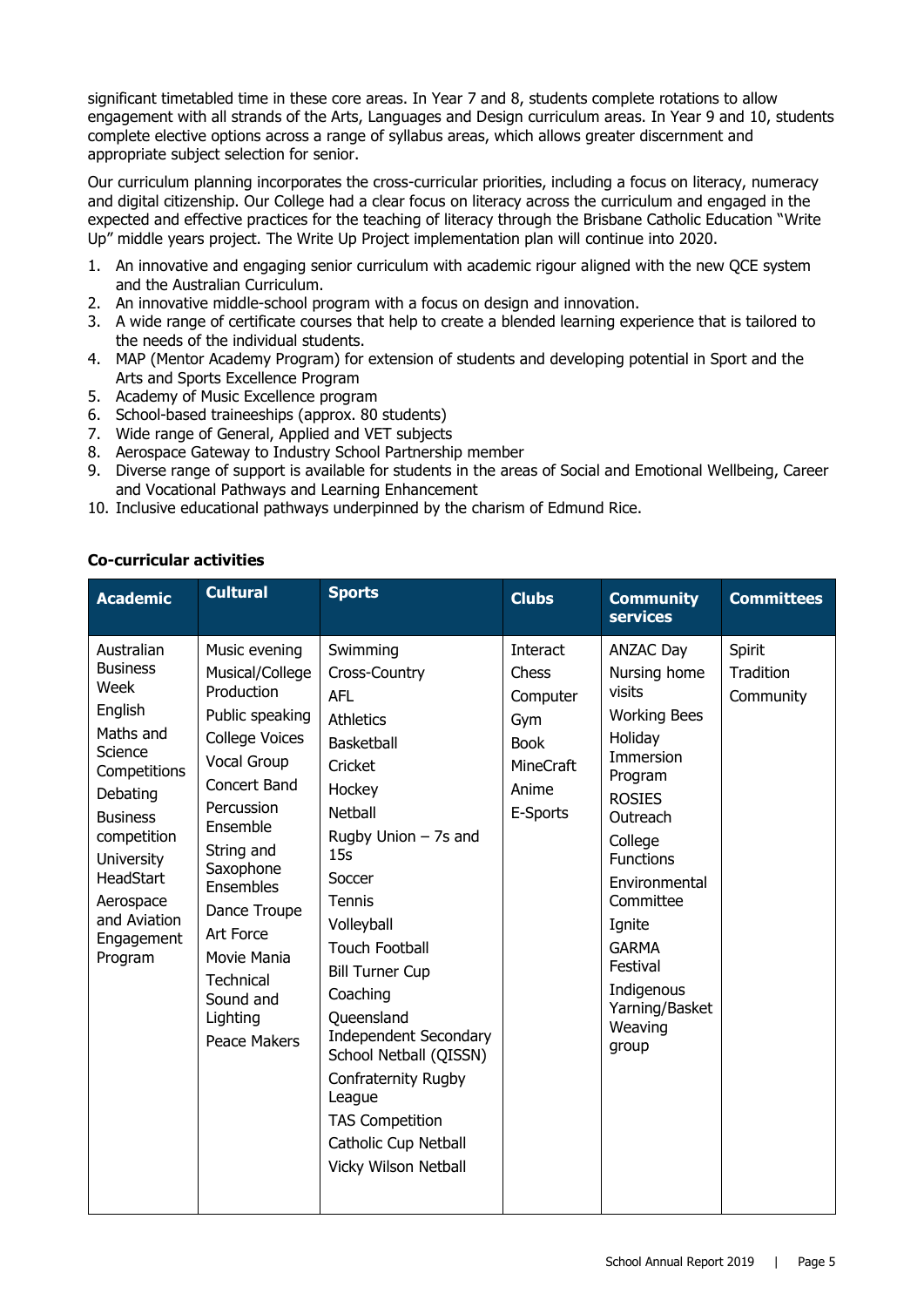The College also organises trips internationally. In 2018 there was a China cultural trip and the annual Ski trip to NZ.

#### **How information and communication technologies are used to assist learning**

St Columban's College is a 1:1 Laptop school. All students engage meaningfully in a range of digital technologies to enrich and enhance their learning experiences. We utilize the Brisbane Catholic Education Enterprise systems of Office 365, Teams and OneNote. We encourage the concept of 'Flipped Learning' as part of our pedagogical approach as students are able to access their online learning and content at any time. In 2019, all St Columban's College staff engaged in training and support around the Office 365 suite through Brisbane Catholic Education over a 6-month period, which enhanced teacher capacity to utilize these systems effectively, and further enhance student learning experiences. Our classrooms are fully equipped with sound and projection systems, with many interactive screens available. Our Digital Learning strategy will be fully implemented in 2020.

#### **Social climate**

#### **Overview**

St Columban's College has a strong pastoral focus on the support of both our students and staff. The Pastoral Care system across the College offers a well-developed and continually updating and evolving program across year levels to support and enhance student wellbeing. The aim of which is to nurture relationships with students which are safe, respectful and which help them reach their full potential. The programs offered work towards ensuring specific issues that are often common to each year level are targeted, as well as focusing on general wellbeing and resilience building.

In 2019, each year level at the College has a camp or retreat that focuses on the development opportunities of that year. In addition to this, we have seen continued growth in the delivery of retreat days and reflection days, workshops, small group programs, the ALBI Buddy Program and information sessions for each year level. There have been workshops to target issues that include topics such as: bullying, safe behaviours, online profiles and footprints, mental health issues such as anxiety, depression, stress management, time management, safe driving and healthy living. This has increased the opportunities for students to become involved and supported in the College.

At St Columban's College, it is acknowledged that a diverse range of personal, social, cultural, family and religious influences can impact on the relational and behavioural responses of students at any given point in time. In light of these influences, we seek to develop throughout the school community – right behaviours and respectful relationships that are infused with gospel values. The following common features are integrated into our existing curriculum programs and classroom practices with a proactive learning and teaching focus for all students.

- Quality relationships and partnerships the fostering of respectful interpersonal relationships among and between all community members
- A commitment to justice and service identifying and eliminating barriers that hinder students' participation and achievement

The Wellbeing Program is reflective of the Edmund Rice tradition and underpinned by the Touch Stones of Liberating Education, Gospel Spirituality, Inclusive Community and Justice and Solidarity. In the traditions of Edmund Rice, we aim to not only support students, but to push them to extend themselves and take opportunities. The college has an extensive Well Being Team in a modern service centre environment.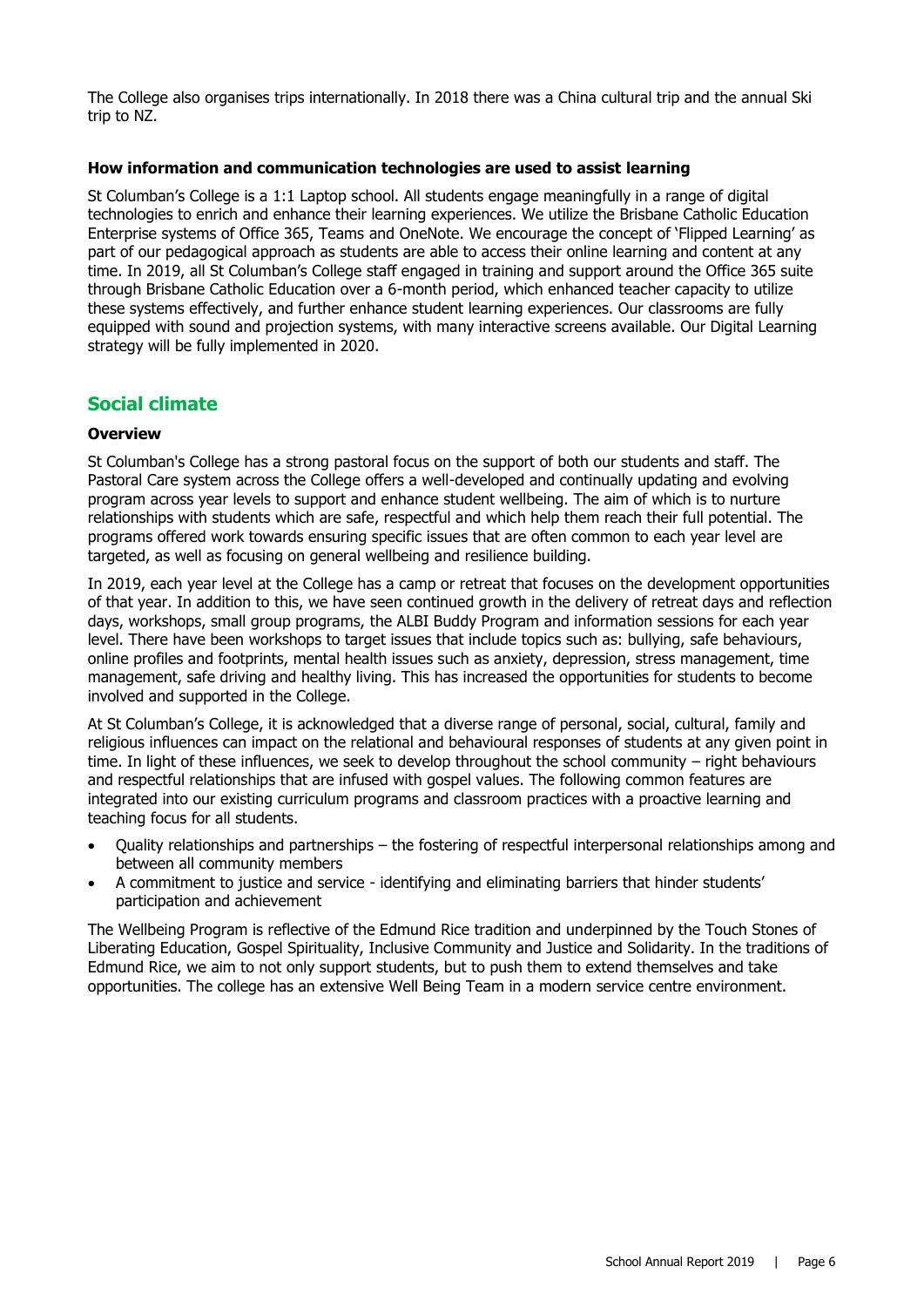#### **BCE Listens Survey - Student satisfaction**

| <b>Performance measure</b>                                                                                                      |       |
|---------------------------------------------------------------------------------------------------------------------------------|-------|
| Percentage of students who agree# that:                                                                                         | 2018  |
| At my school, I can express my beliefs                                                                                          | 72.0% |
| My school encourages all students to participate in spiritual and religious activities and<br>projects outside of the classroom | 85.7% |
| Religious Education at my school is interesting and engaging                                                                    | 62.7% |
| I see school staff practising the values and beliefs of my school                                                               | 81.2% |
| My school looks for ways to improve                                                                                             | 87.6% |
| Students at my school are encouraged to voice their concerns or complaints                                                      | 78.1% |
| Teachers treat students fairly at my school                                                                                     | 77.1% |
| Teachers recognise my efforts at school                                                                                         | 83.2% |
| I feel safe at school                                                                                                           | 85.1% |
| My school helps me to respect the needs of others                                                                               | 89.3% |
| I am happy to be at my school                                                                                                   | 84.5% |

#### **BCE Listens Survey - Staff satisfaction**

| <b>Performance measure</b>                                                                                                      |        |
|---------------------------------------------------------------------------------------------------------------------------------|--------|
| Percentage of staff who agree# that:                                                                                            | 2018   |
| This school helps me to develop my relationship with God                                                                        | 89.4%  |
| My school encourages all students to participate in spiritual and religious activities and<br>projects outside of the classroom | 98.6%  |
| Religious Education at this school is comprehensive and engaging                                                                | 90.4%  |
| I see school staff practising the values and beliefs of this school                                                             | 94.3%  |
| This school is well managed                                                                                                     | 74.2%  |
| My concerns are taken seriously by the school                                                                                   | 87.3%  |
| This school is a safe place to work                                                                                             | 95.4%  |
| This school has an inclusive culture                                                                                            | 96.9%  |
| This school has a culture of striving for excellence                                                                            | 83.3%  |
| All my students know I have high expectations of them                                                                           | 100.0% |
| I am proud to be a member of this school                                                                                        | 97.3%  |
| Overall, I am happy with my decision to work at this school                                                                     | 98.5%  |

# 'Agree' represents the percentage of respondents who Somewhat Agree, Agree or Strongly Agree with the statement.

 $DW = Data$  withheld to ensure confidentiality.

#### **Family and community engagement**

- The College has a high level of parental satisfaction which is facilitated through the ease of access to the College's Senior, Middle Leaders and wider staff; the close and ongoing relationships with pastoral care teachers and the wider staff, an inclusive Parents and Friends Association, College Board, open and consistent communication processes and regular opportunities for feedback. This level of satisfaction is emulated by the students, as is evident with their collaborative relationships with their teachers, high level of participation in school co-curricular activities and community events.
- As part of our communication with parents, contact is made home to all year 7 students and all new students of all other levels through the ALBI Buddy Program to welcome these new members into St Columban's College. The satisfaction of teaching staff is evident in their commitment to the College and their involvement in tuition support and co-curricular activities as well as in the high staff retention rate. The satisfaction levels for parents, students and staff are also demonstrated through the growth and retention of student and staff numbers throughout the College. Feedback is gathered through many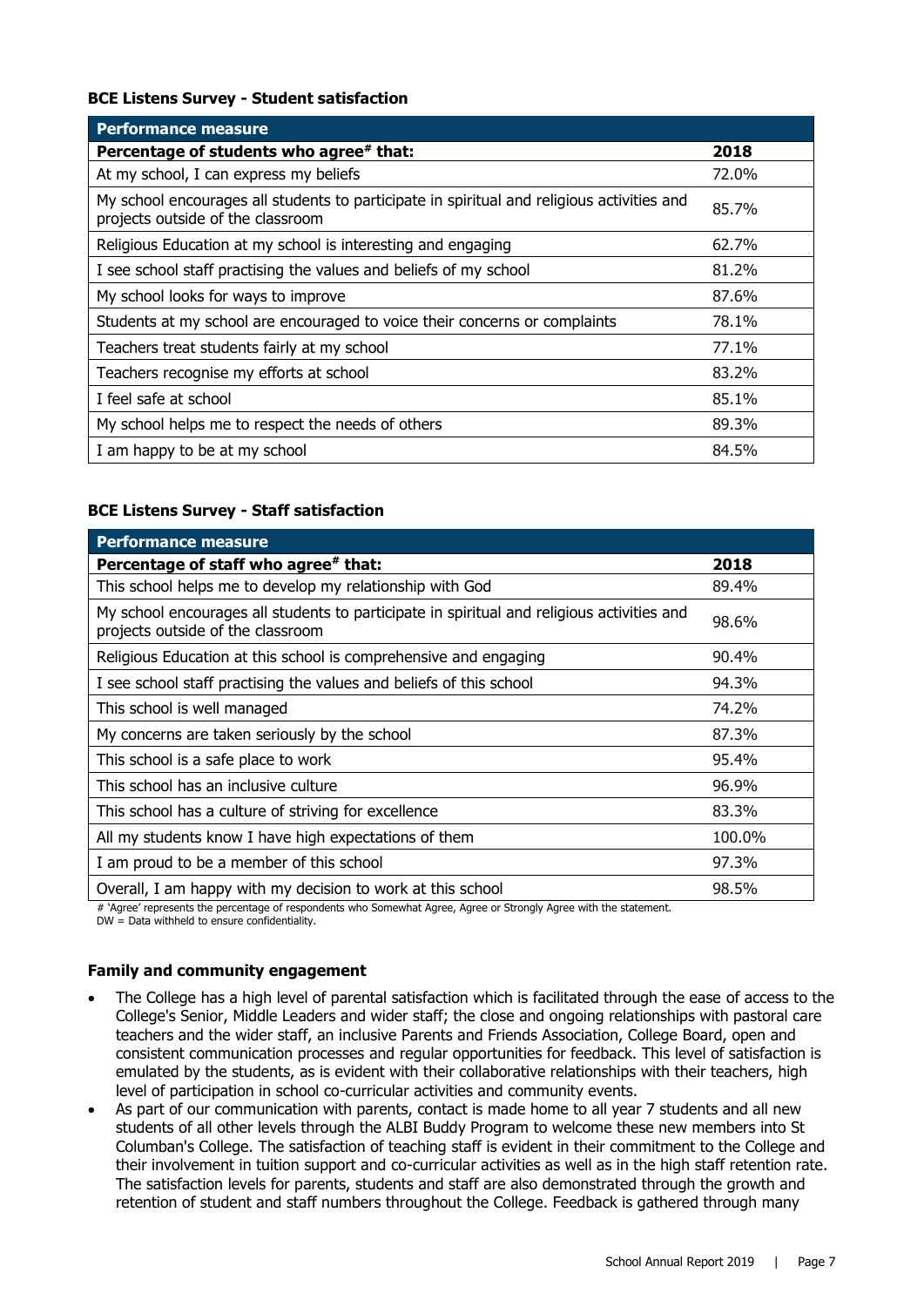avenues including parent-teacher evenings, electronic communications, social media interaction, event evaluation, surveys and parent forums.

#### **Environmental footprint**

#### **Reducing the school's environmental footprint**

This is the first year of reporting on the school's electricity usage. Responsible energy usage supports the school's efforts towards a living response to Pope Francis' Encyclical Laudato Si' Care for our Common Home.

Encourage staff to turn off air-conditioning systems, technology and lighting. All College lighting have been replaced with energy-efficient LED lighting. Systems are in place to ensure items that consume electricity are on timers or are monitored by College staff. The energy consumption of the College was significantly less in 2019 than in previous years. Our recycling program has been linked to the social justice and advocacy work of students and staff through our 'Containers for change' initiative. This program has been recognised by the Moreton Bay Regional Council for its innovation and enterprise.

| <b>Environmental footprint indicators</b> |                           |  |
|-------------------------------------------|---------------------------|--|
| Years                                     | <b>Electricity</b><br>kWh |  |
| 2019                                      | 536924                    |  |

#### **School funding**

#### **School income broken down by funding source**

School income, reported by financial year accounting cycle using standardized national methodologies and broken down by funding source is available via the [My School](http://www.myschool.edu.au/) website.

#### **How to access our income details**

- 1. Click on the My School link <http://www.myschool.edu.au/>.
- 2. Enter the school name or suburb of the school you wish to search.

| Find a school                   |              |                    | <b>Search website</b> |              |              |
|---------------------------------|--------------|--------------------|-----------------------|--------------|--------------|
| Search by school name or suburb |              |                    |                       |              | Go           |
| <b>School sector</b>            | $\checkmark$ | <b>School type</b> | $\checkmark$          | <b>State</b> | $\checkmark$ |

3. Click on 'View School Profile' of the appropriate school to access the school's profile.



4. Click on 'Finances' and select the appropriate year to view the school financial information.

**NAPLAN** School profile Attendance Finances VET in schools Senior secondary Schools map

Note: If you are unable to access the internet, please contact the school for a hard copy of the school's financial information.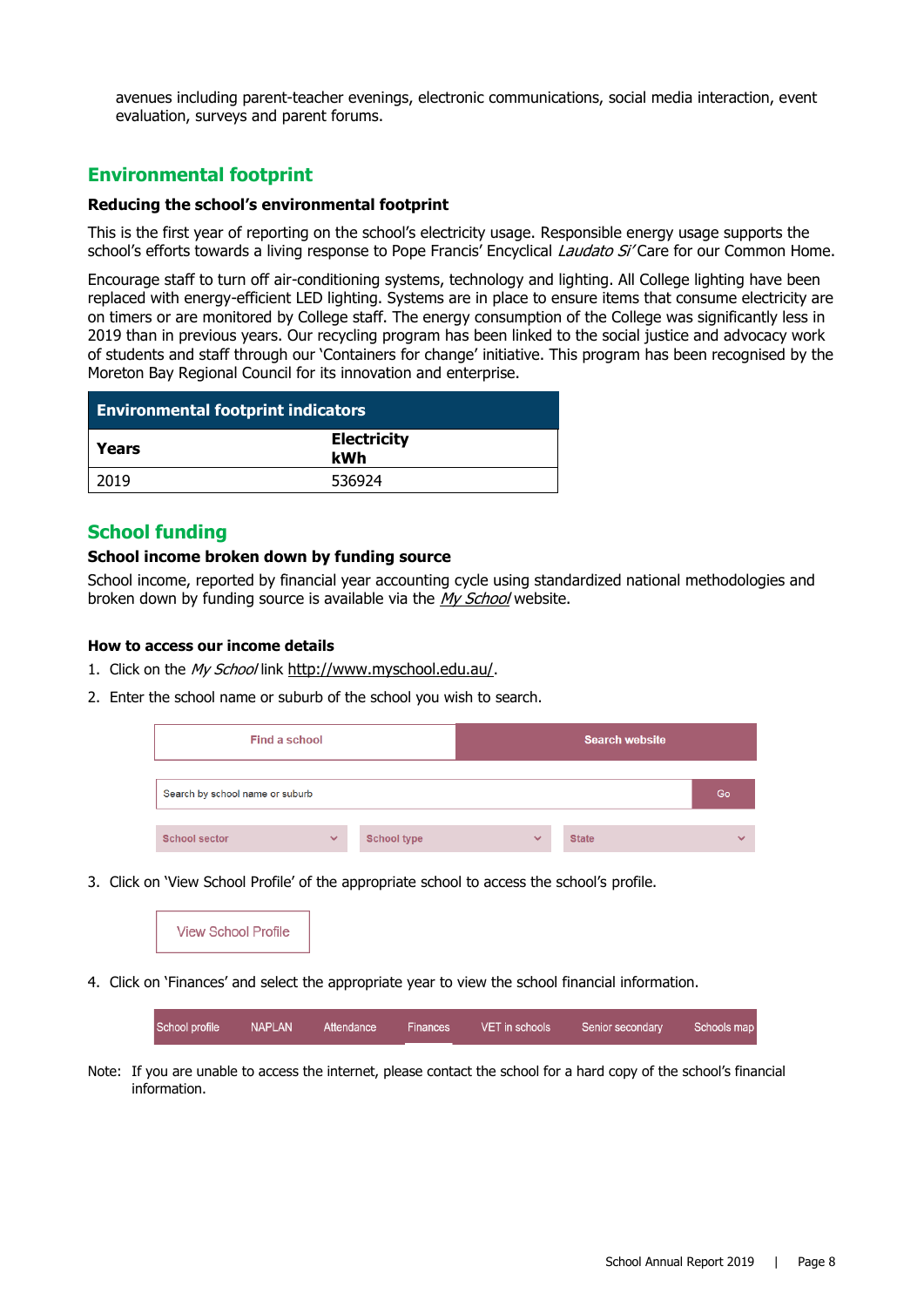# **Our staff profile**

#### **Workforce composition**

| <b>Description</b>           | <b>Teaching Staff</b> | Non-Teaching Staff |
|------------------------------|-----------------------|--------------------|
| Headcount                    | 99                    | 76                 |
| <b>Full-time Equivalents</b> | 90.3                  | 50.5               |

#### **Qualifications of all teachers\***

| <b>Highest level of qualification</b> | <b>Number of classroom teachers and school</b><br>leaders at the school |
|---------------------------------------|-------------------------------------------------------------------------|
| Doctorate                             | 2                                                                       |
| Masters                               | 20                                                                      |
| Graduate diploma etc.**               | 26                                                                      |
| Bachelor degree                       | 51                                                                      |
| Diploma                               | 0                                                                       |
| Certificate                           | 0                                                                       |

\*Teaching staff includes School Leaders

\*\*Graduate diploma etc. includes graduate diploma, bachelor honours degree, and graduate certificate.

#### **Professional development**

#### **Expenditure on and teacher participation in professional development**

The total funds expended on teacher professional development in 2019 were \$127000.

The major professional development initiatives are as follows:

- Relationships and Sexuality Education
- Write Up! Middle Years Writing Project
- Social Justice, Prayer and Edmund Rice Charism
- E-Learning
- New QCE and Senior Schooling Integration
- **NCCD**
- Engage and PB4L

**Average staff attendance**

The proportion of the teaching staff involved in professional development activities during 2019 was 100%.

#### **Staff attendance and retention**

| Average start attenuance                                              |                           |
|-----------------------------------------------------------------------|---------------------------|
| <b>Description</b>                                                    | $\mathbf{Q}_{\mathbf{Q}}$ |
| Staff attendance for permanent and temporary staff and school leaders | 96.2%                     |

#### **Proportion of staff retained from the previous school year.**

From the end of the previous school year, 91.2% of staff were retained by the school for the entire 2019.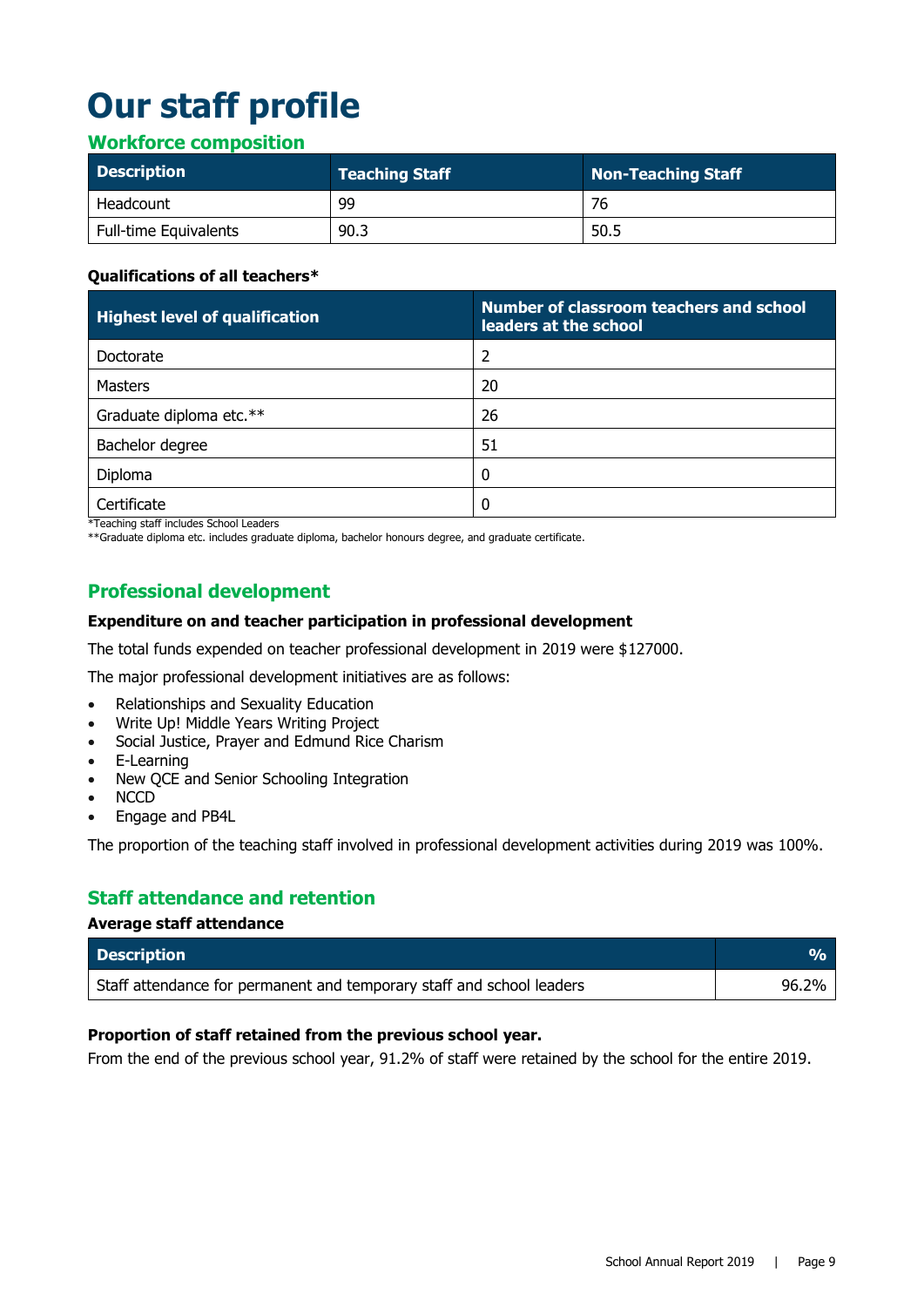# **Performance of our students**

#### **Student attendance**

| <b>Description</b>                                                                | $\frac{O}{O}$ |
|-----------------------------------------------------------------------------------|---------------|
| The overall attendance rate* for the students at this school                      | 87.9%         |
| Attendance rate for Aboriginal and Torres Strait Islander students at this school | 81.7%         |

| Average attendance rate per year level |          |                                 |       |
|----------------------------------------|----------|---------------------------------|-------|
| Year 7 attendance rate                 |          | 89.8%   Year 10 attendance rate | 87.6% |
| Year 8 attendance rate                 |          | 88.2%   Year 11 attendance rate | 87.7% |
| Year 9 attendance rate                 | $88.2\%$ | Year 12 attendance rate         | 83.5% |

\*The student attendance rate is generated by dividing the total of full-days and part-days that students attended, and comparing this to the total of all possible days for students to attend, expressed as a percentage.

The overall student attendance rate in 2019 for all Brisbane Catholic Education schools across years 7-12 was 88.5%.

#### **Apparent retention rate from Year 10 to Year 12**

| <b>Description</b>                                                             |       |
|--------------------------------------------------------------------------------|-------|
| Year 12 student enrolment as a percentage of the Year 10 (2017) student cohort | 84.7% |

The apparent retention rate for Year 10 to Year 12 = the number of full time students in Year 12 expressed as the percentage of those students who were in Year 10 two years previously (this may be greater than 100%).

#### **Description of how non-attendance is managed by the school**

Student attendance is managed by having engaging programs and policies which support a safe, welcoming, inclusive environment. This is based on a vertical House system, which involves a strong framework of pastoral care and house spirit. A school-wide positive behaviour for learning (PB4L) support structure encourages a progressive and affirming culture. Support structures are there to aid and scaffold those in need identified through: Wellbeing, Learning Enhancement and Careers and Pathways Centre, Responsible Thinking process, tutorial programs and pastoral care staff. Each working collaboratively towards successful outcomes in an interventionist approach. Rolls are marked each lesson and follow up on absences occurs following morning PC if the College has not been notified. Text messages are sent home to alert parents of unexplained absences or lateness. Pastoral Leaders and Counsellors also follow up on any unexplained absences in a timely manner. A stepped process is in place to engage students and families in the cases of school avoidance or irregular attendance that utilises skills of the Counselling and Wellbeing team.

#### **NAPLAN**

#### **Average NAPLAN results**

|                         | Year 7        |                  |               | Year 9           |  |
|-------------------------|---------------|------------------|---------------|------------------|--|
|                         | <b>School</b> | <b>Australia</b> | <b>School</b> | <b>Australia</b> |  |
| Reading                 | 535.3         | 546.0            | 564.5         | 580.4            |  |
| Writing                 | 494.0         | 513.2            | 535.2         | 548.9            |  |
| Spelling                | 541.1         | 545.6            | 570.4         | 582.3            |  |
| Grammar and punctuation | 540.5         | 541.7            | 563.4         | 573.2            |  |
| Numeracy                | 550.3         | 554.1            | 578.6         | 592.0            |  |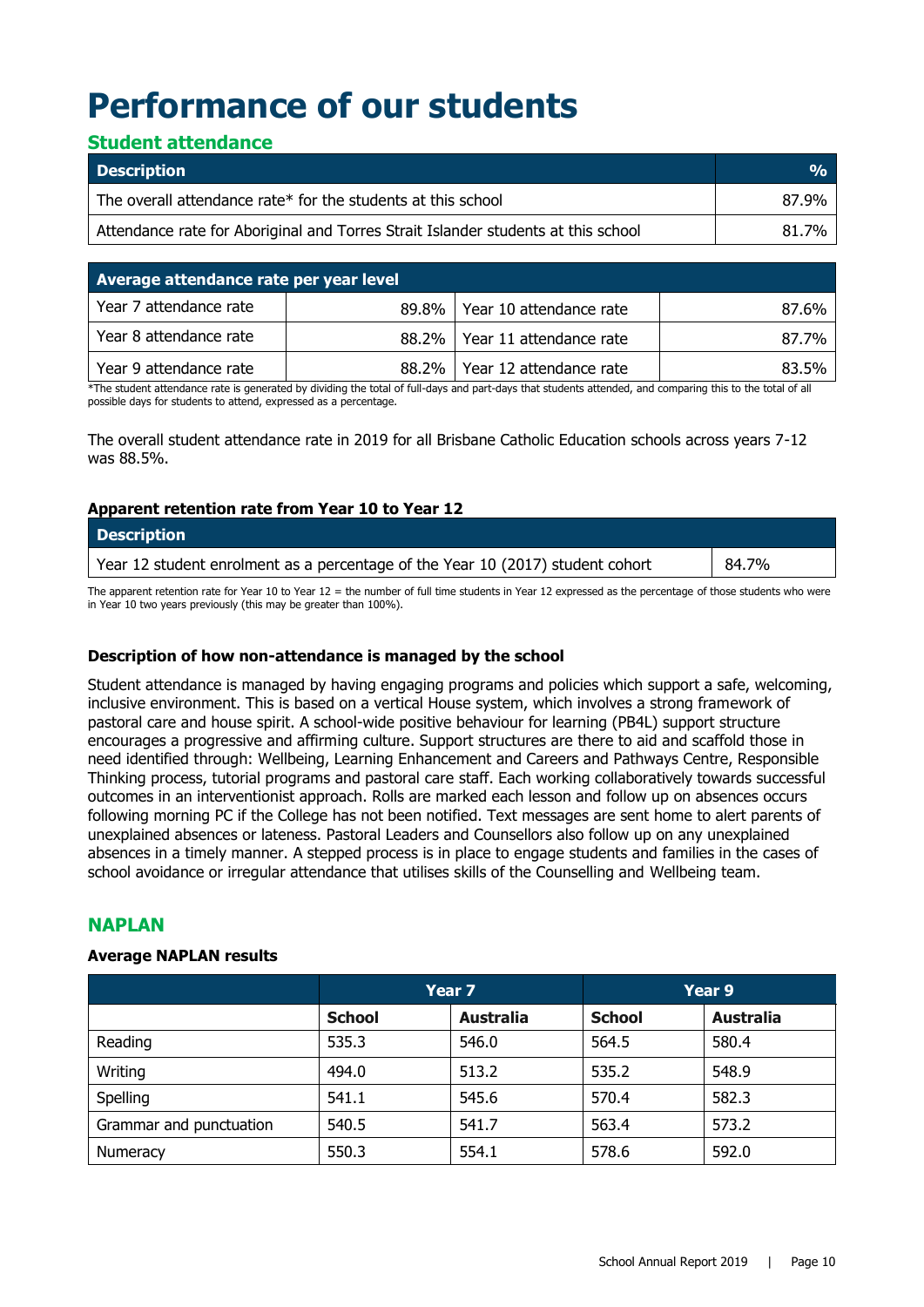#### **Year 12 outcomes**

| <b>Description</b>                                                                                                                                                                                                                                                                                                                                                                                                                                                                          | 2019 |  |
|---------------------------------------------------------------------------------------------------------------------------------------------------------------------------------------------------------------------------------------------------------------------------------------------------------------------------------------------------------------------------------------------------------------------------------------------------------------------------------------------|------|--|
| Number of students receiving a Senior Statement                                                                                                                                                                                                                                                                                                                                                                                                                                             |      |  |
| Number of students awarded a Queensland Certificate of Individual Achievement.                                                                                                                                                                                                                                                                                                                                                                                                              | 0    |  |
| Number of students awarded a Queensland Certificate of Education (QCE) at the end of Year<br>12.                                                                                                                                                                                                                                                                                                                                                                                            | 96   |  |
| Number of students receiving an Overall Position (OP)                                                                                                                                                                                                                                                                                                                                                                                                                                       | 30   |  |
| Number of students awarded one or more Vocational Educational Training (VET)<br>qualifications (including SAT).                                                                                                                                                                                                                                                                                                                                                                             | 91   |  |
| Number of students awarded a VET Certificate II or above.                                                                                                                                                                                                                                                                                                                                                                                                                                   | 91   |  |
| Number of students who were completing/continuing a School-based Apprenticeship or<br>Traineeship (SAT).                                                                                                                                                                                                                                                                                                                                                                                    | 26   |  |
| Number of students awarded an International Baccalaureate Diploma (IBD).                                                                                                                                                                                                                                                                                                                                                                                                                    | 0    |  |
| Percentage of OP/IBD eligible students with OP 1-15 or an IBD.                                                                                                                                                                                                                                                                                                                                                                                                                              | 100  |  |
| Percentage of Year 12 students who are completing or completed a SAT or were awarded<br>one or more of the following: QCE, IBD, VET qualification.                                                                                                                                                                                                                                                                                                                                          | 100  |  |
| Percentage of Queensland Tertiary Admissions Centre (QTAC) applicants received a tertiary<br>offer.<br>$\overline{1}$ $\overline{0}$ $\overline{1}$ $\overline{1}$ $\overline{1}$ $\overline{1}$ $\overline{1}$ $\overline{1}$ $\overline{1}$ $\overline{1}$ $\overline{1}$ $\overline{1}$ $\overline{1}$ $\overline{1}$ $\overline{1}$ $\overline{1}$ $\overline{1}$ $\overline{1}$ $\overline{1}$ $\overline{1}$ $\overline{1}$ $\overline{1}$ $\overline{1}$ $\overline{1}$ $\overline{$ | 100  |  |

As at March 2019. The above values exclude VISA students.

#### **Overall position bands (OP)**

| Year | Number of students in each band for OP 1-25 |         |          |          |          |
|------|---------------------------------------------|---------|----------|----------|----------|
|      | OP 1-5                                      | OP 6-10 | OP 11-15 | OP 16-20 | OP 21-25 |
| 2019 |                                             | 15      |          |          |          |

As at March 2019. The above values exclude VISA students.

#### **Vocational Educational Training qualification (VET)**

| Year | Number of students awarded certificates under the Australian Qualification<br><b>Framework (AQF)</b> |                |                          |  |
|------|------------------------------------------------------------------------------------------------------|----------------|--------------------------|--|
|      | Certificate I                                                                                        | Certificate II | Certificate III or above |  |
| 2019 | 44                                                                                                   | 45             | 86                       |  |

As at March 2019. The above values exclude VISA students.

VET qualifications were available for students to study in the areas of Hospitality, Tourism, Early Childhood & Care, Active Volunteering, Business, Engineering (Pathways), Construction, Salon Assistant (Hairdressing), Kitchen Operations, Fitness, Sport & Recreation, Christian Ministry and Theology.

#### **Student destinations**

#### **Post-school destination information**

The results of the 2019 post-school destinations survey, Next Step – Student Destination Report (2019 Year 12 cohort), will be uploaded to the Brisbane Catholic Education's website in September.

Schools with fewer than 5 responses will not have a report available on the post-school destinations of Year 12 completers for reasons of confidentiality.

The report will be available at: [http://www.bne.catholic.edu.au/schools-curriculum/school](http://www.bne.catholic.edu.au/schools-curriculum/school-reporting/Pages/School-Annual-Reports.aspx)[reporting/Pages/School-Annual-Reports.aspx.](http://www.bne.catholic.edu.au/schools-curriculum/school-reporting/Pages/School-Annual-Reports.aspx)